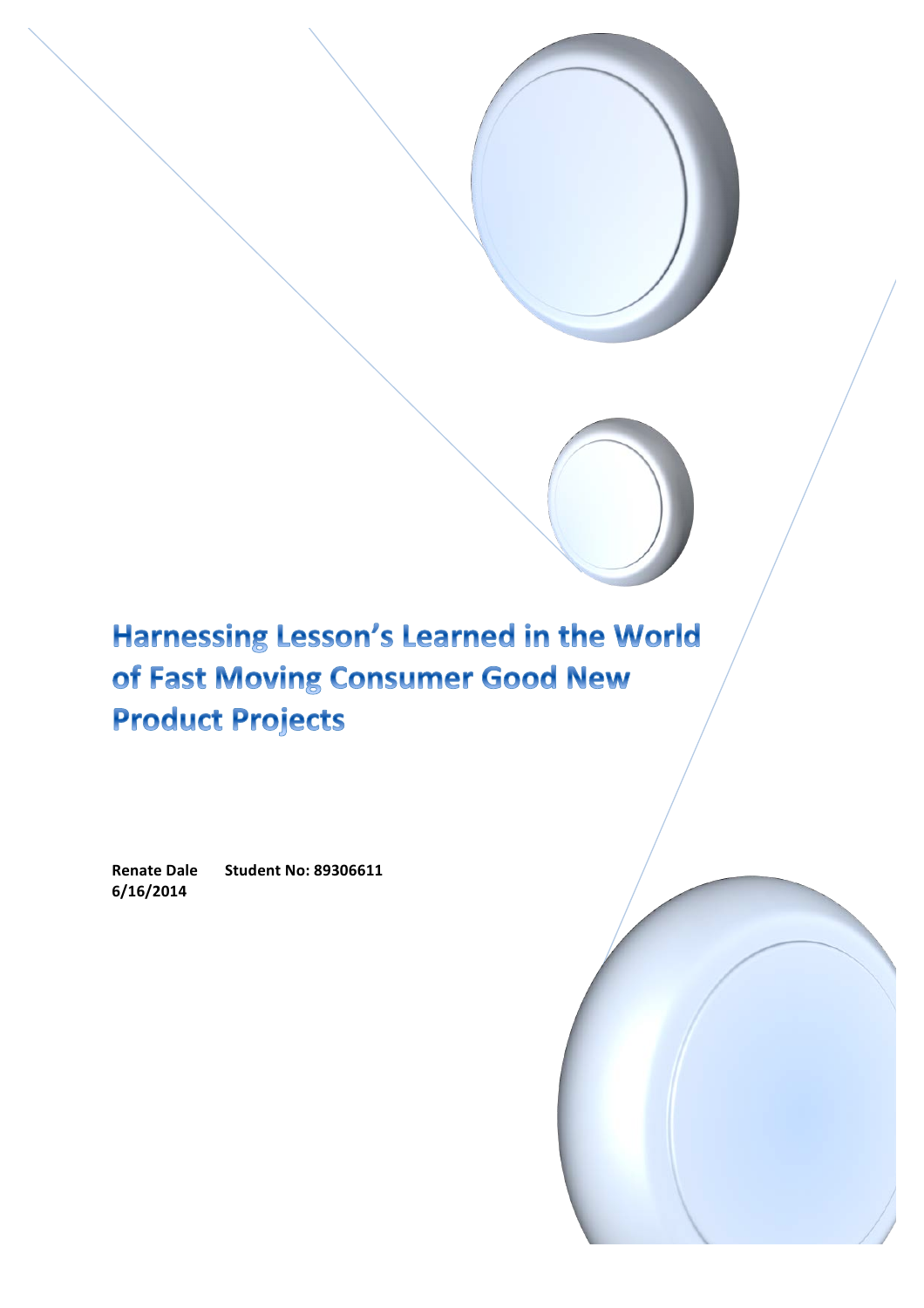# **Harnessing Lesson's Learned in the World of Fast Moving Consumer Good New Product Projects**

#### By Renate Dale

### **Abstract**

It is well known that completing post-project reviews and capturing lessons learned on projects is instrumental in ensuring future project success yet many businesses do not follow this process. In the world of Fast Moving Consumer Goods (FMCG) when a project is complete attention is onto the next opportunity and capturing lesson's learned is something that is often skipped due to time pressures. If and when post-project reviews are conducted they are saved to the intranet and rarely referred to again.

This paper will examine the practices in a major FMCG which supports the other findings in literature and makes suggestions on how the newly implemented regional Project Management Office (PMO) can leverage learnings across markets by instilling a process of post-project reviews but also providing forums such as communities of practice where learnings can be shared not only after the completion of projects but also during the life of projects to improve overall project outcomes.

**Key Words:** Post-project reviews; Communities of practice; Organisational learning; Lessons learned; Knowledge management.

## **Introduction**

In the world of fast moving consumer goods (FMCG) lessons learned from new product introduction or development (NPI/NPD) projects, if undertaken, are presented to management, filed never to be referred to again. The team is quickly onto the next new product to introduce and at risk of repeating mistakes of teams past. Whilst major issues are discussed in detail and new processes put in place if required, it is the tacit knowledge gained from the experience of the project that tends to be lost or only remains as long as those team members continue in the business. To support my personal experiences as a member of a newly formed regional Project Management Office (PMO) of a major multinational FMCG company, I surveyed the Australian organisation getting a cross section of different functional perspectives as well as a selection of the members of the newly formed PMO based in Singapore, China and Thailand. Of the 23 responses I received I was surprised how few post-project reviews are being conducted but not that, 87% of my respondents relied on their own experience and that of their cross functional team to leverage lessons learned from past projects and 57% spoke to leaders of similar projects to seek advice.

Whist it is great that our project leaders are drawing on the experience of their team and from their corporate cohort, are there better ways to ensure this knowledge is shared to more than just a few, increasing overall organisational learning? What is the benefit of investing time in post-project reviews when they are simply filed on the intranet never to be referred to again? With the ever increasing pressure of corporate life to do more with less, are there better ways to increase the knowledge of your new product introduction/development teams?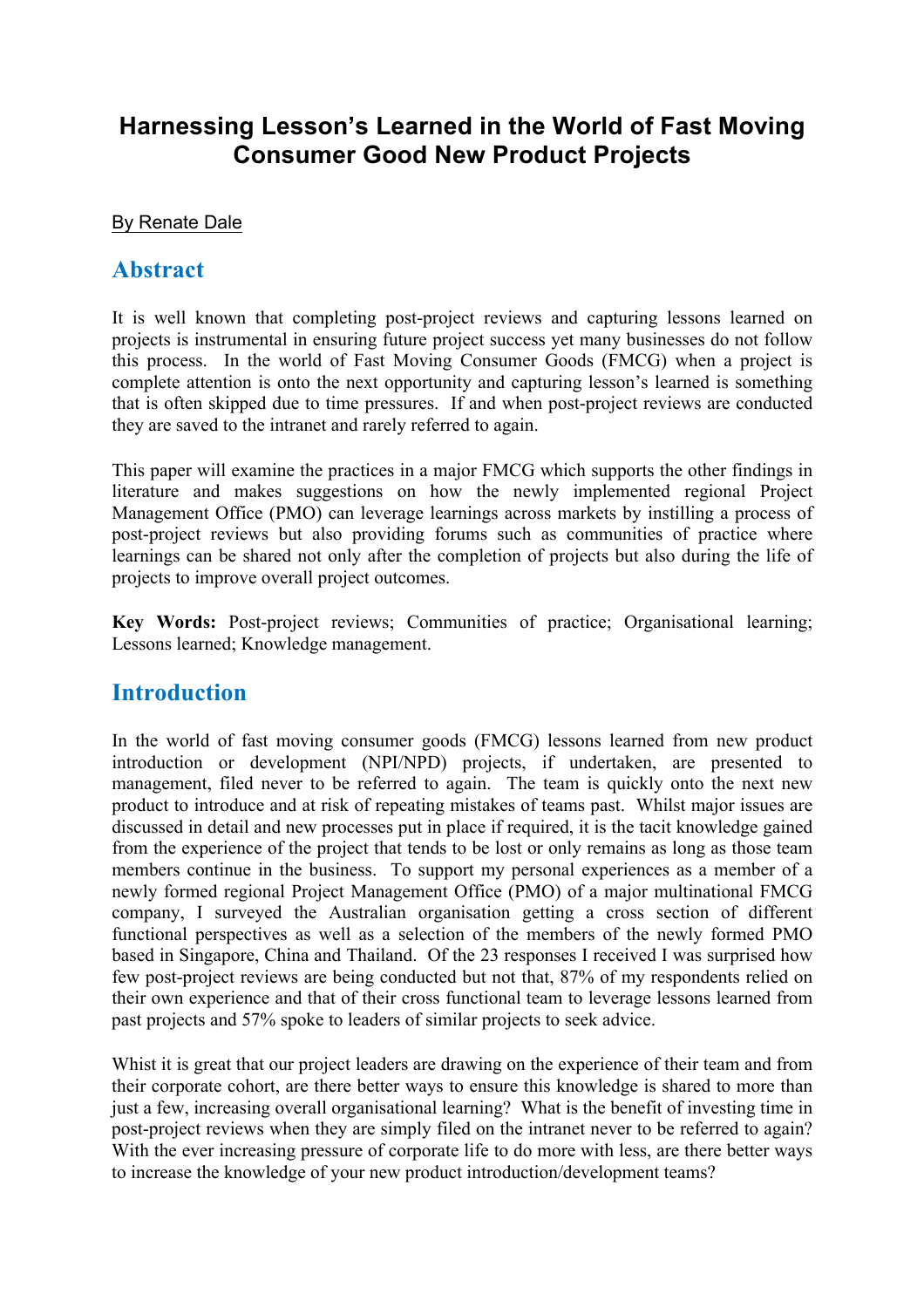Cooke-Davis (2002, p189) identifies his twelfth factor of project success as effectively learning from experience on projects, combining explicit knowledge with tacit knowledge in a way that encourages team members to learn and embed this learning on a continual basis looking at both practices and processes. Project Success is linked to corporate success in an increasingly projectised business environment. So we know that post-project reviews are important, we know project success leads to overall business success yet so few organisations are yet to embrace the practice as part of every project. Is it because we are all too busy? Is it because we are not measured on how well we reflect and learn but more on the next successful launch that we don't as project leaders, stop assess what went well and what didn't and share that knowledge to better ensure future success?

Whilst this topic is much bigger than the next few pages allows I will look more closely at the feedback from my peers and some of the literature that my business and others can leverage to increase overall organisational learning and hopefully avoiding mistakes of past projects, improving our overall project performance leading to better business outcomes.

# **Survey Results**

The survey questions used to assess the team were based on the survey conducted by von Zedtwitz (2002) in his analysis of post project reviews in R&D organisations. His finding was that 80% of R&D projects are not reviewed post completion and this is a similar situation in my organisation with some project leaders having never conducted a post project review.



#### **Figure 1: 7. On Projects you have led, how often did you conduct a post-project review?**

Of most concern with the above responses, is that 26% of project leaders had never done a post-project review. Obviously there is room for improvement here but a review of the types of post-project reviews conducted, shows the focus for new product projects is more often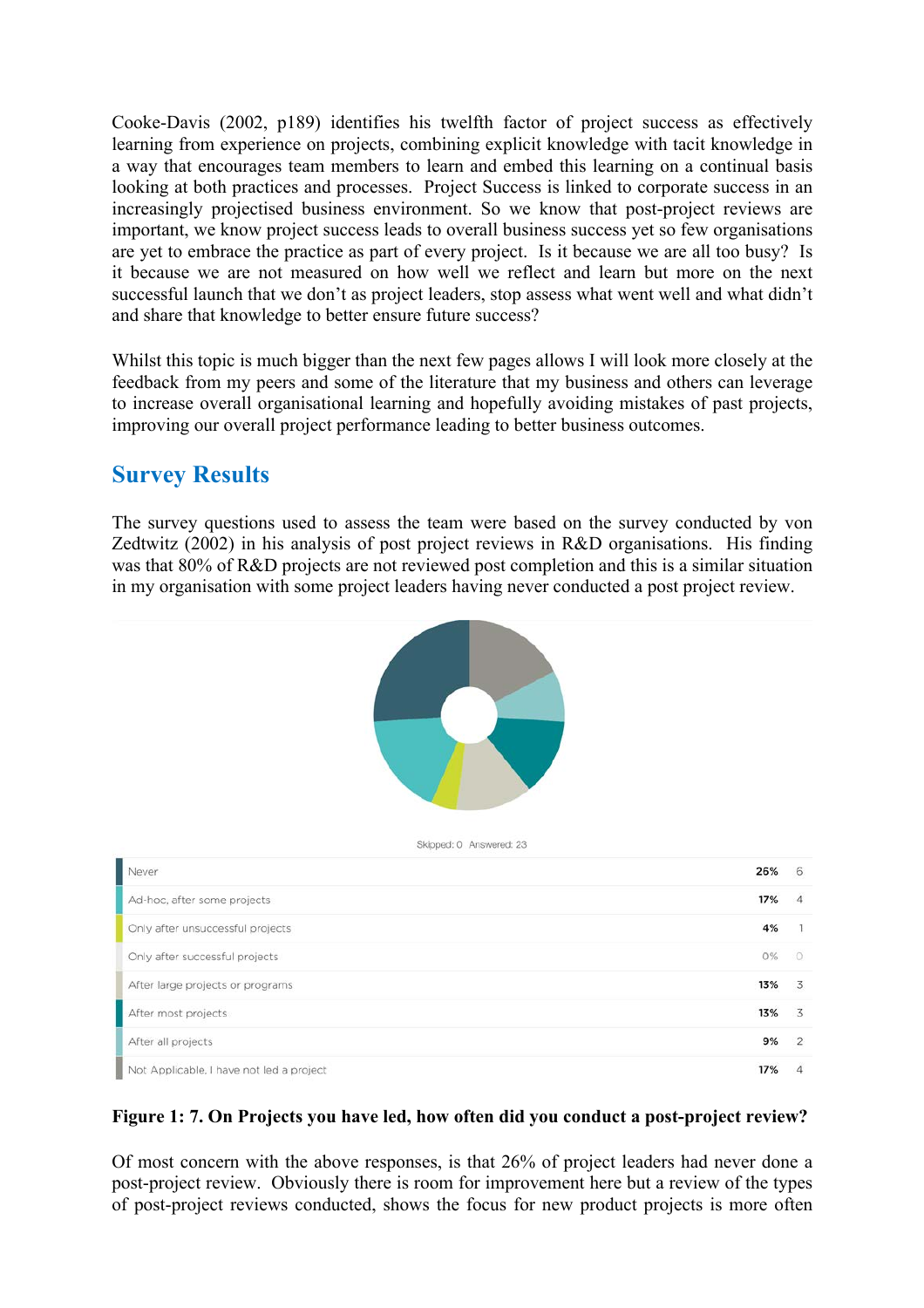than not on business results and performance in market in the six months post launch rather than how we performed as a project team understanding what worked and what didn't. Whilst there is a slide in our standard Australian post-launch review deck, if this exercise is left to six month post launch what real value would it add?

75% of respondents thought we should do more post launch reviews which tells me that whilst the organisation understands the need for reviews and we should be doing more, something is preventing this from happening. Many respondents believe the templates are available but 35% believe there are no established post-project review guidelines, yet as an organisation we have adopted the Flawless Project eXecution (FPX) project methodology which incorporates post-project reviews. On searching our intranet the only local example is very much focussed on the success of the product in market and only has one page on "Key-Learnings & Actions" and the FPX post-project template is not readily accessible which goes some way to explain why the process is not widely utilised.

From the responses it appears that processes do exist in the Pacific and Thailand offices but there is an opportunity to leverage processes across other Asia Pacific markets.



Skipped: 0 Answered: 23

| There are no established post-project review guidelines                   | 35% | 8  |  |
|---------------------------------------------------------------------------|-----|----|--|
| Post-project review guidelines are available on request                   | 43% | 10 |  |
| Sound review practices have been defined and everyone knows them          | 9%  |    |  |
| Post-project review are conducted based on similar earlier reviews        | 0%  |    |  |
| The review process itself is reviewed regularly and continuously improved | 0%  |    |  |
| don't know or I am unsure                                                 | 13% |    |  |

#### **Figure 2: 8. How are post-project reviews managed in your organisation?**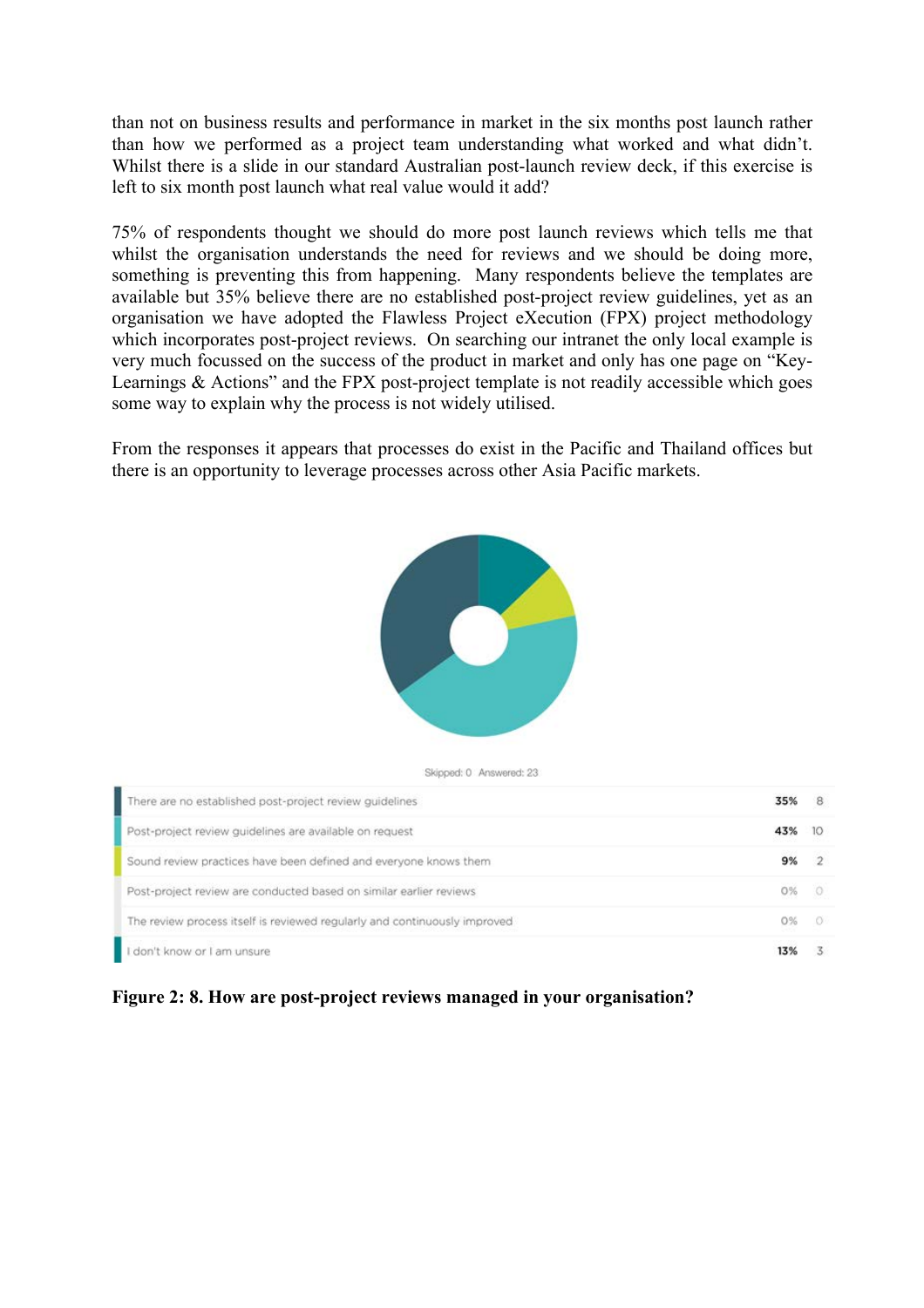

Skipped: 0 Answered: 23

| You read post-project reviews of prior similar projects                                                     | 30%    | -7 |  |
|-------------------------------------------------------------------------------------------------------------|--------|----|--|
| You rely on your experience and the experience of your cross functional team                                | 87% 20 |    |  |
| You talk to project leaders of similar projects and seek advice                                             | 57% 13 |    |  |
| You use "communities of practice" to increase your knowledge (eg marketing team meeting, PMO team meetings) | 35%    | 8  |  |
| You do not leverage any past learnings from similar projects                                                | 4%     |    |  |
| Other (please specify)                                                                                      |        |    |  |

#### **Figure 3: 10. How do you leverage lessons learned from past projects (tick all that apply)?**

Surprisingly seven of my respondents said they read through prior post-project reviews even though they are rarely conducted and other respondents had no idea where to access them. What didn't surprise me is that we rely on our experience and that of our cross functional teams. In our new structure project management competencies are managed through the PMO with the Asia Pacific region broken into five clusters each with an assigned leader. As we have come together as a team from previously working in our specific country silos there is a lot of scope to learn from each other but this is challenging in other ways such as being geographically dispersed and in different time zones. Projects are often led by our marketing teams but are coached and mentored by the project managers that are part of the PMO to ensure adherence to governance and process.

A study by Zairi (2000) on innovation in FMCG companies reinforces some of my observations. Whilst marketers lead most NPI projects their knowledge of project planning is usually weak. Successful projects were identified as having a leader that was also a good project manager. As an organisation with the adoption of the FPX project methodology all of our cross functional team members are encouraged to contribute and are held accountable to project outcomes. Inexperienced project leaders are coached and mentored by a PMO project manager who is responsible for timeline management, so many of the issues identified by Zairi, due to our structure are better managed. By retaining this expertise within the PMO group we can offset the impact of brand manager's tendency to stay on a brand for a couple of years, by centralising the technical expertise. Consistency in our approach to project management is important for transferability from one brand portfolio to another and ideally across one Asia Pacific market to another.

One area that I would like to delve into deeper is the use of communities of practice and how they can increase organisational learning but first let's consider the capturing of project lessons learned and what knowledge is.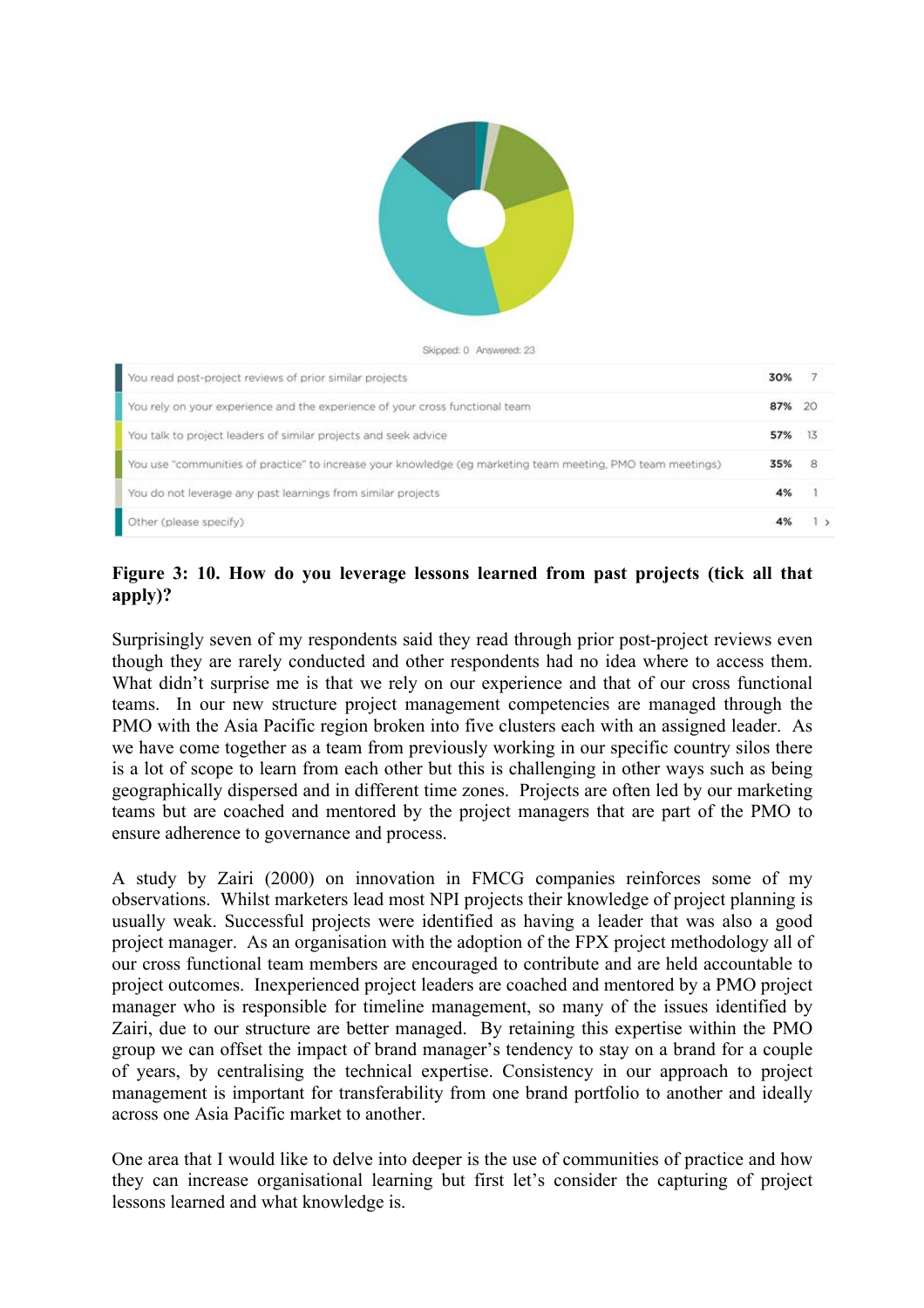# **Lessons Learned Capture**

Von Zedtwitz (2002, p264:265) developed a model to assess the maturity of a company's post-project review processes. He defines this process as "a formal review of the project examining the lessons that may be learned and used to the benefit of future projects". Whilst a more structured approach as illustrated below to capturing lessons learned is warranted, the model does not really help us understand how to communicate these lessons so they are useful and relevant.



#### **Figure 4: A capability maturity model of post-project review (PPR) processes (von Zedtwitz (2002, p264)**

In conclusion von Zedtwitz (2002) states that any outcome of post-project reviews must be used as inputs into subsequent projects or the investment in time and money is wasted and that a more systematic approach to inter-project learning creates a competitive advantage An optimised post-project review process is organisation-wide, it is consistent, it facilitates interproject learning and it is continuously reviewed and adjusted.

Anbari et al (2008, p635) describes post-project reviews as an important opportunity to link the effectiveness in meeting project goals, efficiency in use of resources and the transfer of knowledge gained to other projects, which is essential for the improvement of future projects, the project management process and the whole organisation.

Research conducted by Goffin et al (2010) found that a lot of potential learning of NPD teams is still lost even if the process is adhered to and the lessons captured in a database. I would like to focus on inter-project learning and how to capture the best lessons through the use of reflective practices and options for disseminating or sharing lessons learned through the use of communities of practice.

# **Reflection and Learning**

For lessons learned to be of value, teams need time for reflection. Woerkom (2003, p40) describes reflection as a mental activity aimed at investigating one's own action in a certain situation and involving a review of the experience, an analysis of causes and effects, and the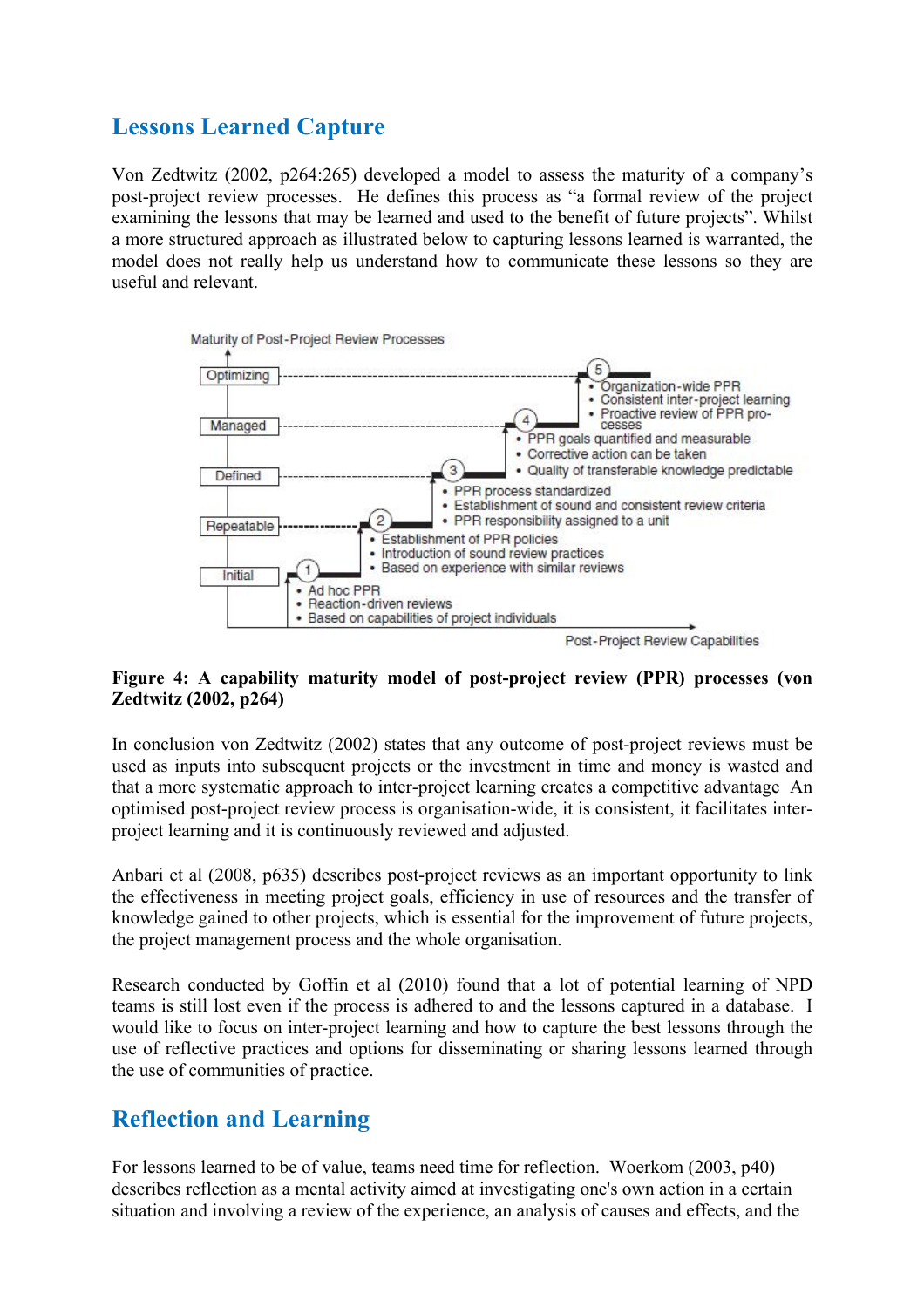drawing of conclusions concerning future action. Schon (1983) found that skilled practitioners are reflective practitioners using their experience as a base for assessing and revising current theories of action and developing new and more effective action strategies enabling them to surface and criticize the tacit understandings that developed around the repetitive experiences of specialized practice, making new sense of situations of uncertainty or uniqueness.

So for project team members to better contribute to the lessons learned process time must be provided for the process of reflection so activities can be questioned and possibly new strategies developed. Without this investment only superficial responses will be captured limiting the learning experience.

The first step in understanding project team learning is to understand knowledge. Knowledge is defined by OxfordDictionaries.com as "facts, information, and skills acquired through experience or education; the theoretical or practical understanding of a subject". Two types of knowledge are widely referred to in the literature being explicit which is easily documented, articulated and can be captured and shared and tacit which is which is not so easy to articulate but is ingrained in what we do often without us thinking too much about it. Nonaka et al (2014) adds that "all knowledge is rooted in tacit knowledge, and even the most explicit knowledge still contains some tacit parts or aspects. Knowledge is information in context and once we add context we add tacitness". In 2014 Nonaka et al have added another dimension being phronesis or practical wisdom to the dimensions of knowledge.



**Figure 5: Knowledge Triad Source:** Nonaka et al (2014 p139)

When you share your tacit knowledge it becomes explicit, which in turn as it becomes embedded into what you do and goes back to tacit. This continuous process is what creates new knowledge. In Nonaka et al (2000) this knowledge transfer was illustrated as the spiral below. Phronesis is described as the process that drives the spiral through the synthesis of the two types of knowledge adding value judgement to the process as it helps interpret and create meanings out of contexts based on an individual's beliefs, judgements, commitments and passion Nonaka et al (2014).

.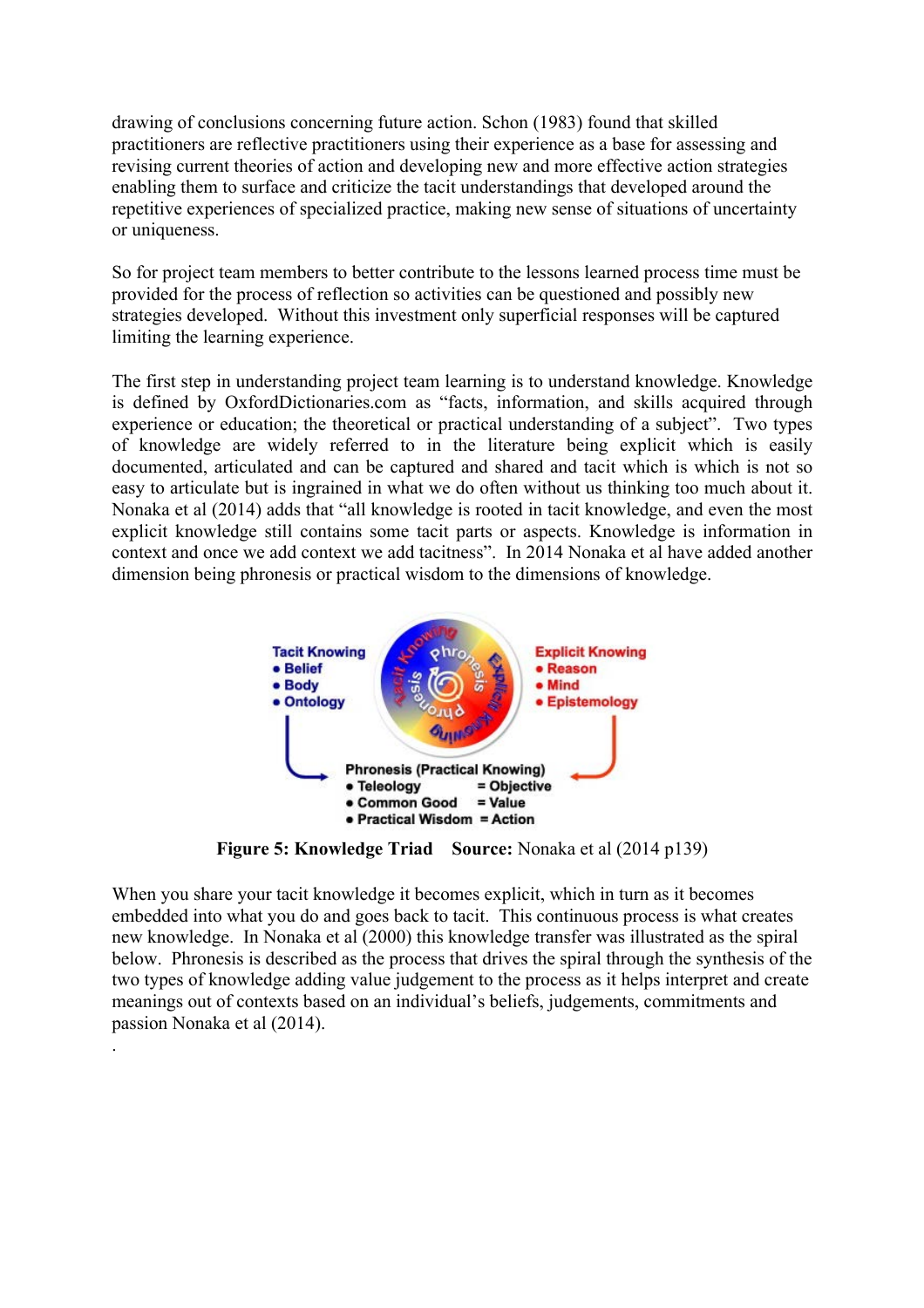



The SECI process (Nonaka et al 2000) identified the following knowledge process modes:

- Socialisation: from tacit to tacit
- Externalisation: from tacit to explicit
- Combination: from explicit to explicit
- Internalisation: from explicit to tacit



**Figure 7: The SECI process Source:** Nonaka et al (2000 p12 )

So what does the above mean and how does it help with project learning? Tacit knowledge is shared through socialisation such as coaching or mentoring, shared experiences and talking with team members. Externalisation happens when we publish or articulate knowledge which happens in the process of post-project reviews. Combining is the process where explicit knowledge is captured through updating processes and training materials and adding the lessons learned to our database and internalisation is when we embrace the new processes and they become entrenched in how we do things. So essentially knowledge comes from experience and expertise is developed from doing. By understanding these concepts we can better utilise the lessons learned from past projects and introduce them into learning cycle.

## **Communities of Practice (CoP)**

Recently our marketing team added an "open mike" section to their weekly team meetings where anyone in the department can raise a question or talk about something that worked well or didn't and why or ask the advice of the whole team on something they are finding challenging. Talking to the marketing team they have found this approach has increased the overall learning of the team on issues from brand management to project management and also has allowed them to tap into the collective experience of the team. As a PMO group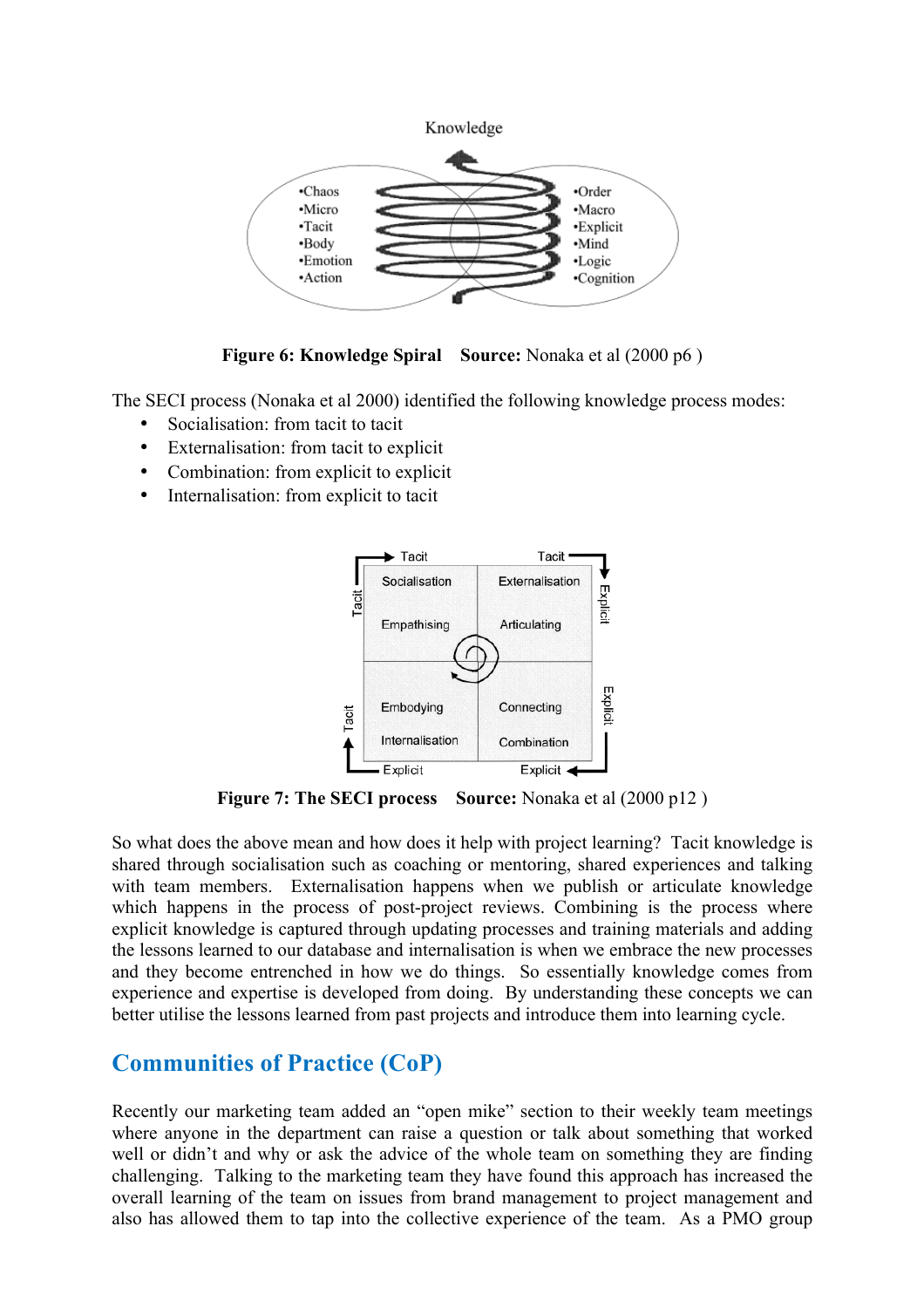within the Pacific business we have also started this process to more formally leverage the diverse expertise of the team providing a forum to raise project related questions to the whole team so that learning is shared to a wider audience.

CoPs are described by Cristal et al (2006) as being distributed groups of people who share a concern, set of problems, mandate or sense of purpose which complements existing structures enabling the sharing of best practices, information, a facilitating collaboration across boundaries of time, distance and organisational hierarchies. Tacit knowledge is shared through exchanges between members as issues are discussed and explicit knowledge is shared. Adkins et al (2010) in summarising the literature on successful CoPs says they must serve some organisational purpose, they must be provided appropriate infrastructure to facilitate exchanges and there value measured appropriately.

Wenger (2000) offers a different view in that CoPs are building blocks of a social learning system and inside community learning occurs as competence and experience converge. To explain this further, if competency and experience match then there is not much to learn and conversely if they are too far apart, learning is unlikely as well so a balance is necessary to achieve the greatest results. The establishing a CoP the following aspects need to be taken into account - events, leadership, connectivity, membership, projects and artefacts.

In understanding the potential relationship of CoPs with the PMO, Delisle (2010) believes that whilst a PMO is not necessary for a project related CoP they can provide the linkage point for knowledge transfer. PMOs are often all about governance and process so intuitively do not make you think of CoP which is emergent and unstructured but having a PMO oversee the communities of practice can facilitate the sharing of knowledge between projects.

# **Conclusion and Recommendations**

To improve the leveraging of lessons learned in my organisation my first step would be to review existing post-project review processes available in the Asia Pacific region and from the FPX Project Methodology Toolkit and decide on a standardised approach for capturing project learning that can be championed by the PMO.

Second would be to establish a timeline for post-project reviews that would require the team to reflect on what went well and what could be improved within a month of the product being launched or the project being cancelled allowing team members the space to reflect on what went well and what did not.

Thirdly the method of capturing and reviewing post-project reviews needs to be revisited so the information captured is accessible, searchable and consistent.

Next I would recommend expanding the use of communities of practice to increase knowledge of the overall team, implementing a regional PMO community call(s) or bulletin board where questions could be posed for the input of the rest of the team. Project expertise could then be shared beyond the cluster borders raising the overall learning of the regional team.

Lastly with the structure of the PMO providing the expertise to coach and mentor project leaders in the business it is essential that the PMO members have a wealth of experience that can be shared so retaining that expertise is paramount as well as sharing that knowledge.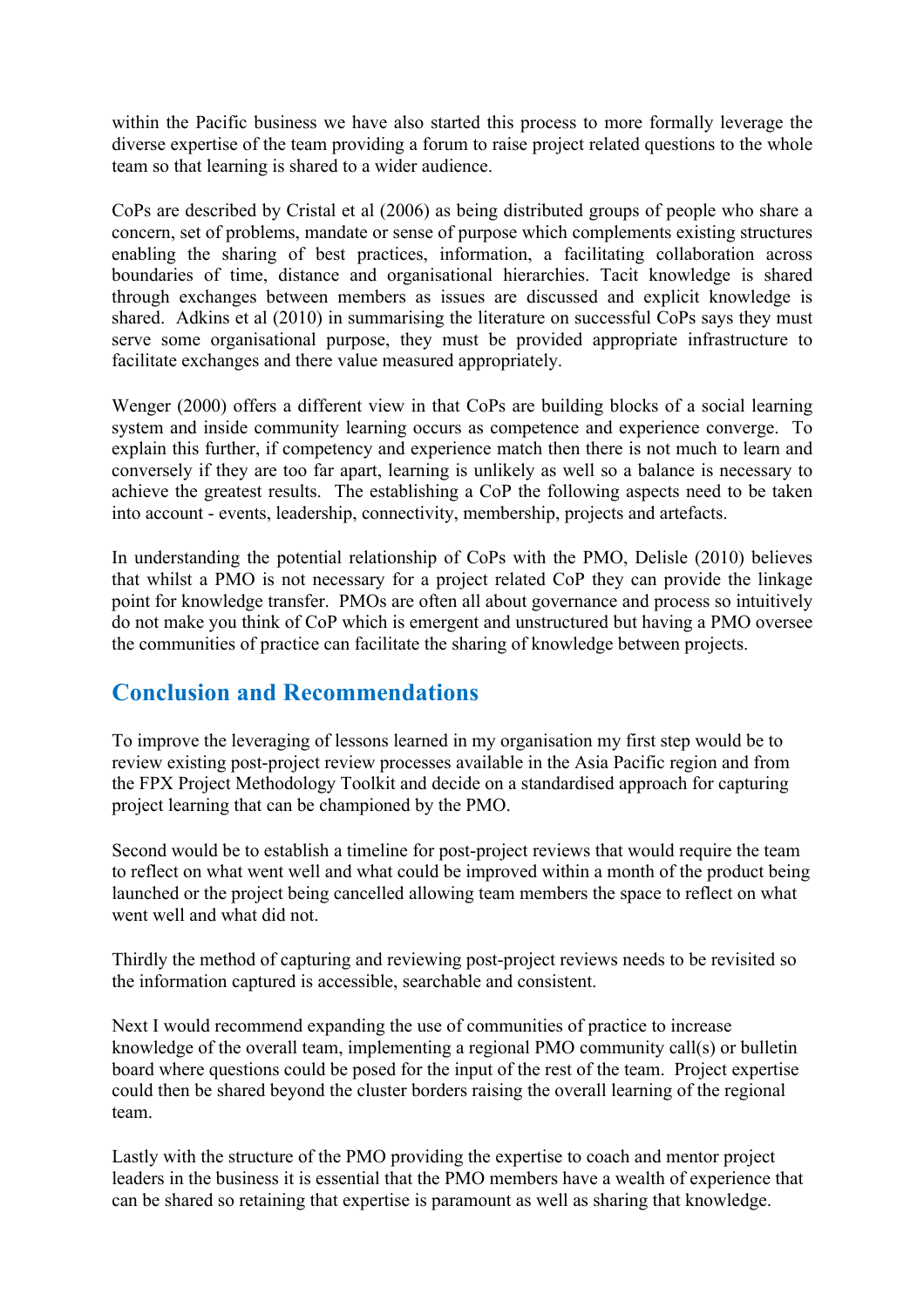If as a business we decide to invest in the process of capturing lessons learned we must allow our team the time to reflect, to capture these lessons with honesty and consistency and to find creative engaging ways to share the information to increase overall organisational learning. If we can find this nirvana then we should greatly improve our project outcomes and hopefully reduce the need to fight fires as overall team expertise is increased.

### **References**

- Adkins, R, Bartczak, S, Griffin, K, & Downey, J. 2010, 'Improving Military Competitiveness by Enabling Successful Communities of Practice: Lessons Learned Over 10 Years with Air Force Knowledge Now', *Competition Forum*, 8, 1, pp. 44-51
- Anbari, F.T., Carayannis, E.G. & Voetsch, R.J., 2008, 'Post-project reviews as a key project management competence', *Technovation*, Vol. 28, pp. 633-43.
- Cristal, M. & Reis, J., 2006, 'Leveraging lessons learned for distributed projects through Communities of Practice', *Global Software Engineering, 2006. ICGSE '06. International Conference on Global Software Engineering*, pp.239-240, Oct. 2006
- Cooke-Davies, T., 2002, 'The "real" success factors on projects', *International Journal of Project Management*, vol. 20, 185-190.
- Delisle, C., 2010, 'Communities of practice and project management' in Dinsmore, P.& Cabanis-Brewin, J. (eds), 2011, *AMA Handbook of Project Management* (3rd Edition),. AMACOM – Book Division of American Management Association pg: 395 -405 accessed Online on June 14 2014 at: http://app.knovel.com/hotlink/toc/id:kpAMAHPME3/ama-handbook-project
- Goffin, K., 2010, 'Managing Lessons Learned and Tacit Knowledge in New Product Development', *Research Technology Management*, 53, 4, pp. 39-51
- Julian, J., 2008, 'How project management office leaders facilitate cross-project learning and continuous improvement', *Project Management Journal*, Vol. 39 No. 3, pp. 43-58.
- Schindler, M. & Eppler, M.J., 2003, 'Harvesting project knowledge: a review of project learning methods and success factors'*, International Journal of Project Management*, Vol. 21, pp. 219-28.
- Nonaka, I., 1994, 'TI A Dynamic Theory of Organizational Knowledge Creation', *Organization Science* May 1994 5(1):14-37